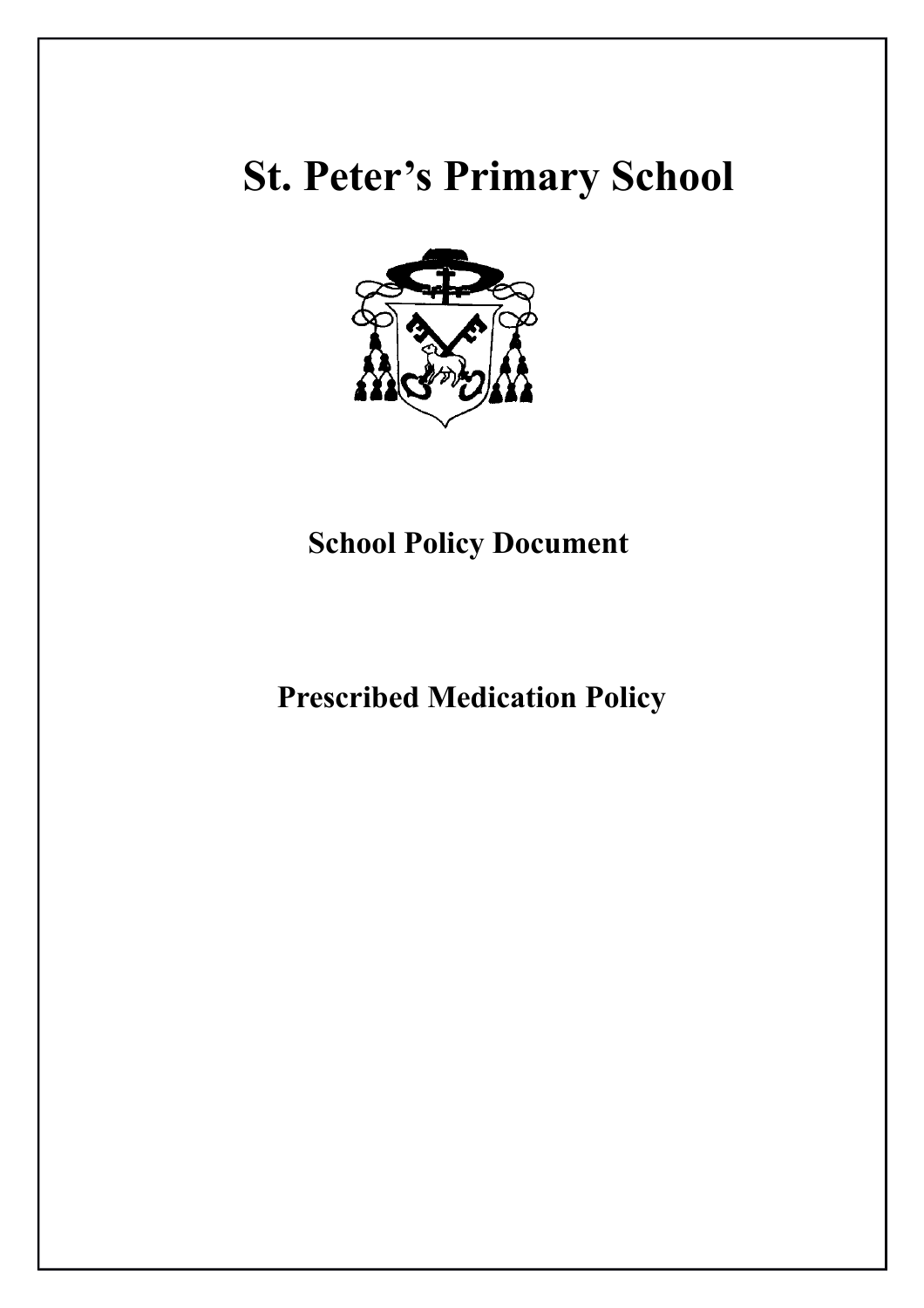# **Introduction**

Children with medical needs have the same rights of admission to our school as other children. Most children will at some time have short-term medical needs, while other children may have longer term medical needs and may require medicines on a long-term basis to keep them well. Other children may require medicines in particular circumstances, such as children with severe allergies.

# **Aims of Policy**

- To explain our procedures for managing prescription medicines which may need to be taken during the school day;
- To explain our procedures for managing prescription medicines on school trips;
- To outline the roles and responsibilities for the administration of prescription medicines.

## **Legal requirements**

There is no legal obligation on any member of staff to administer medicines.

## **Non-Prescription Medicines**

The school will only consent to administer "over the counter" medicines, such as cough bottles, Paracetemol, Calpol etc if it is essential and only if the parents/guardians have completed a short term drugs administration form.

## **Prescribed Medicines**

Medicines should only be taken to school when essential; that is where it would be detrimental to a child's health if the medicine were not administered during the school day. The Principal / selected staff will administer medicines prescribed by a doctor, dentist, nurse prescriber or pharmacist prescriber. Medicines will only be accepted in the original container as dispensed by a pharmacist and should include the prescriber's instructions for administration. It is helpful if medicines are prescribed in dose frequencies which enable it to be taken outside school hours. For example, medicines that need to be taken three times a day could be taken in the morning, after school hours and at bedtime. If a parent wishes to adapt the timing of medicine administration, written confirmation of this must accompany the medication.

Please note that if a pupil's needs are highly complex the staff may require additional support and training. This will be completed in a timely fashion. The Governors and school leadership, however, will not proceed until they are confident that the child will be safe. This will include some or all of the following:

- Have a care plan in place with the support of a medical professional;
- Train staff on the medical condition and how they should support the pupil;
- Seek additional advice and support from the Education Authority;
- Put in place additional staffing and resourcing;
- Draft and agree a robust risk assessment.

In most cases these measures are not required. However, our paramount responsibility is to care for each child's safety. This means that we must always take all reasonable precautions to protect and allow each child to thrive. If we are not able to provide for a pupil's needs we will not put them at risk but will put in place an action plan to meet their needs with the support of various stakeholders as a matter of urgency.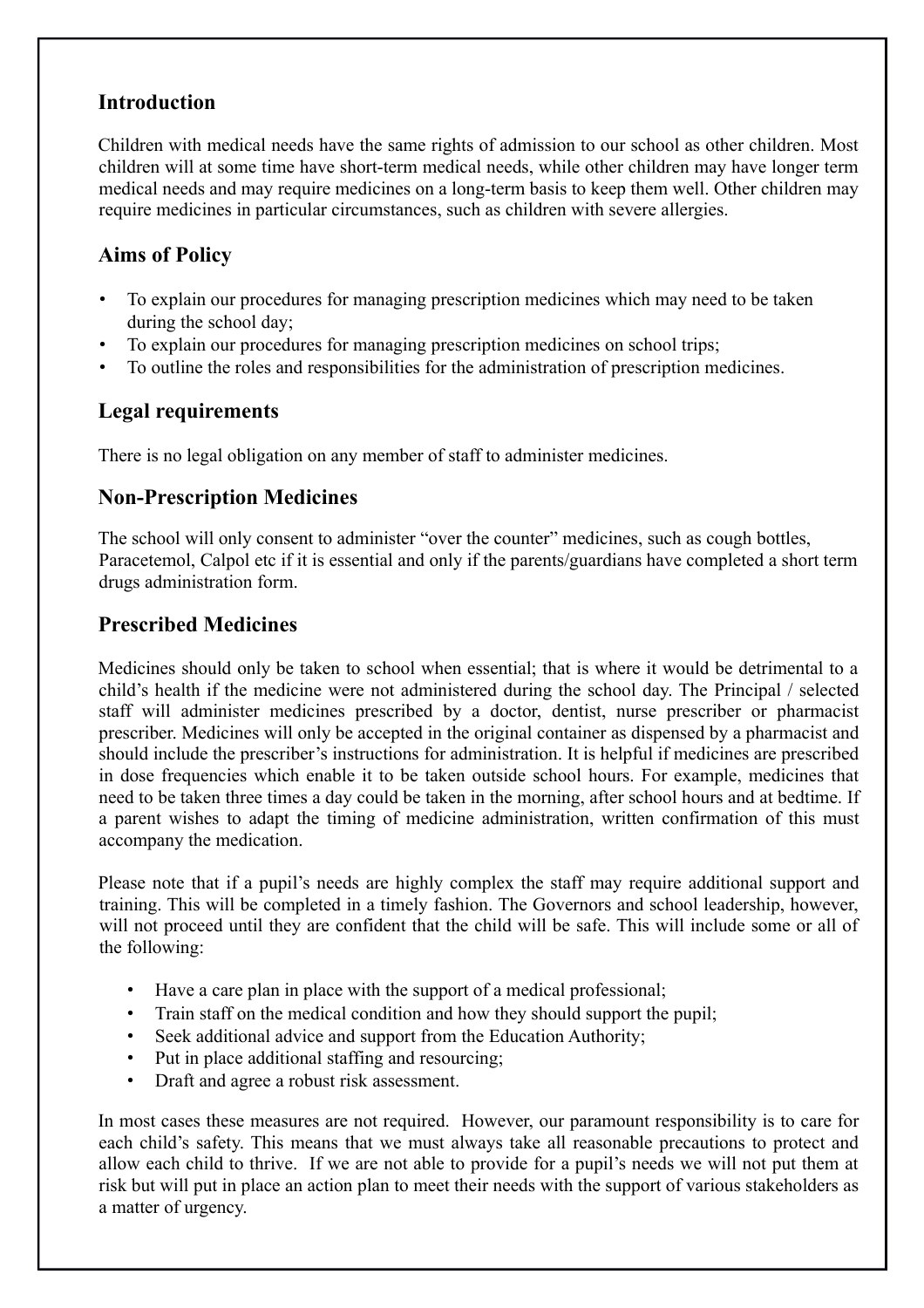# **Staff Indemnification**

Our employees are not medical professionals. It is, however, a reflection of their caring attitude and professional standards that they are willing to support pupils' medical needs.

All employees must be confident that if they work within the framework of this policy that they are fully indemnified by the Education Authority. They will not be liable for any intervention if they have acted with the best of intentions and their actions were reasonable.

# **ROLES AND RESPONSIBLILTIES**

#### **Parent/Carer:**

- Should give sufficient information about their child's medical needs if treatment or special care is required;
- Must deliver all medicines to the school office or class teacher in person;
- Must complete and sign the medication form;
- Must keep staff informed of changes to prescribed medicines;
- Keep medicines in date particularly emergency medication, such as adrenaline pens.

#### **Principal**

- To ensure that the school's policy on the administration of medicines is implemented;
- There are members of staff within the school willing to volunteer to administer medication to specific pupils if required;
- Ensure that staff receive support and appropriate training when necessary;
- To share information, as appropriate, about a child's medical needs;
- Ensure that parents are aware of the school's policy on the administration of medicines;
- Ensure that medicines are stored correctly.

#### **Staff**

- On receipt of medicines, the child's name; prescribed dose; expiry date and written instructions provided by the prescriber should be checked;
- Ensure that the parent / carer completes a consent form for the administration of medicines following the prescriber's instruction;
- Ensure that medicines are returned to parents for safe disposal.

# **REFUSAL OF MEDICINES**

If a child refuses to take medicines, staff should not force them to do so, but should note this in the records and inform parents immediately or as soon as is reasonably possible.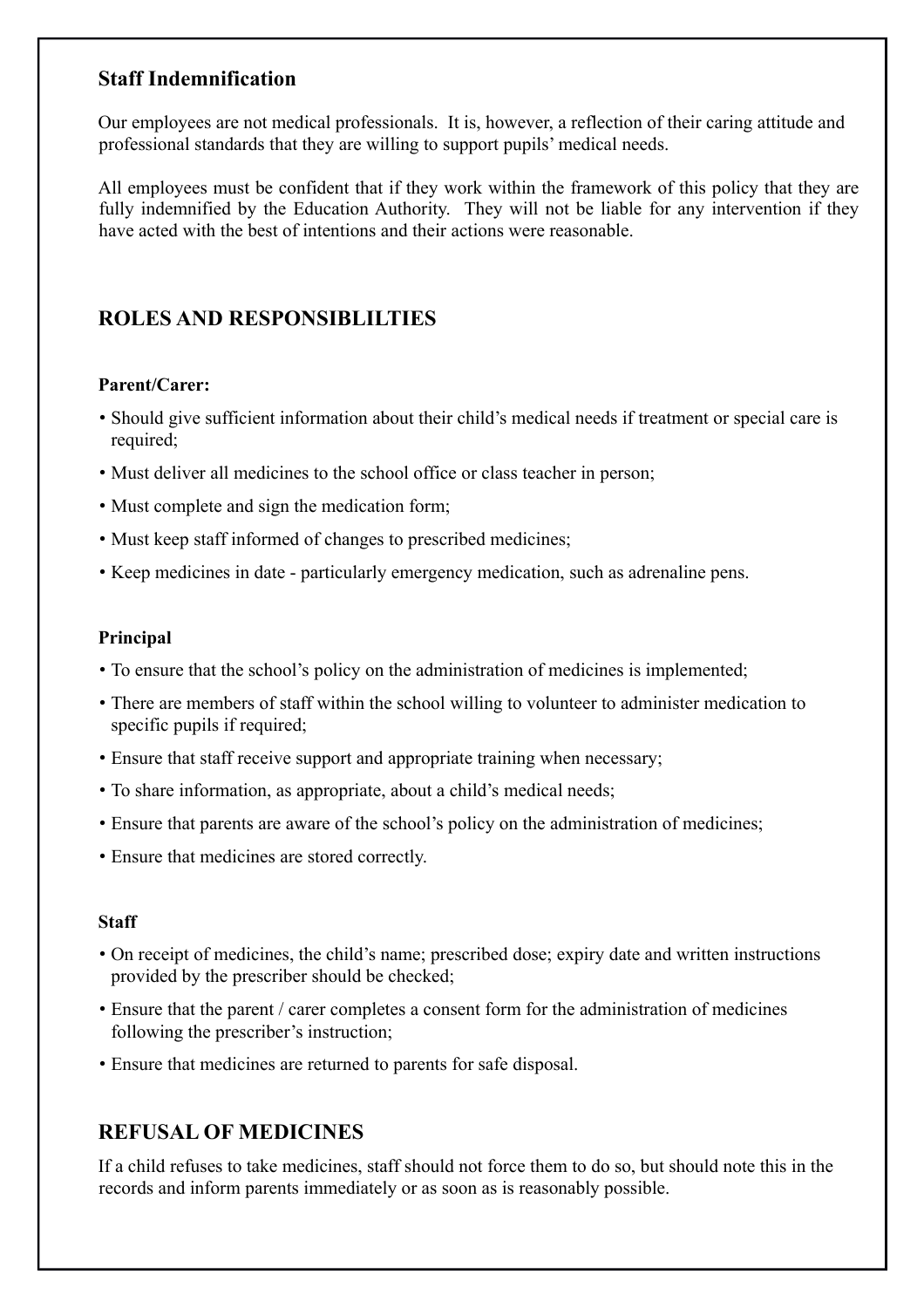# **RECORD KEEPING**

Medicines should be provided in the original container as dispensed by a pharmacist and include the prescriber's instructions. Staff should check that written details include:

- Name of the child;
- Name of the medicine;
- Dose:
- Method of administration;
- Time and frequency of administration;
- Any side effects:
- Expiry date.

A parental agreement form must be completed and signed by the parent/carer, before medicines can be administered. At the time of administering medicines, the member of staff must complete the medicines' record sheet.

# **CHILDREN WITH LONG TERM MEDICAL NEEDS**

It is important that the school has sufficient information about the medical condition of any child with long term medical needs. A health care plan will be written for children with long term medical needs, involving the parents and relevant health professionals.

# **CONFIDENTIALITY**

The staff should always treat medical information confidentially. It should be agreed with the

child/parent who else should have access to records and other information about a child.

# **STAFF TRAINING**

Training opportunities are identified for staff with responsibilities for administrating medicines.

# **RELATED POLICIES**

For more information see the health and safety policy and the school's first aid procedures.

# **MONITORING**

This policy should be reviewed annually in accordance with guidance.

# **TRIPS AND OUTINGS**

Children with medical needs are given the same opportunities as other children. Staff may need to consider what reasonable adjustments they might make to enable children with medical needs to participate fully and safely on visits. This may include carrying out a risk assessment for such children. The school visit teacher leader will be responsible for tabulating medical information for each child and one member of staff will be nominated as having responsibility for the administration of all medication. If necessary an additional adult (or the particular parent) may need to accompany visits where a difficult situation might arise.

# **Taking Medication on School Trips**

It may be necessary to take medication for pupils on a school trip, i.e. Epipen, Inhalers or Epilepsy emergency medication. It is also necessary to take copies of any relevant care plans in case of an emergency. Emergency medication must be taken on all trips, even where a trained member of staff is not present. In this case medication should be given to the paramedics to administer when necessary.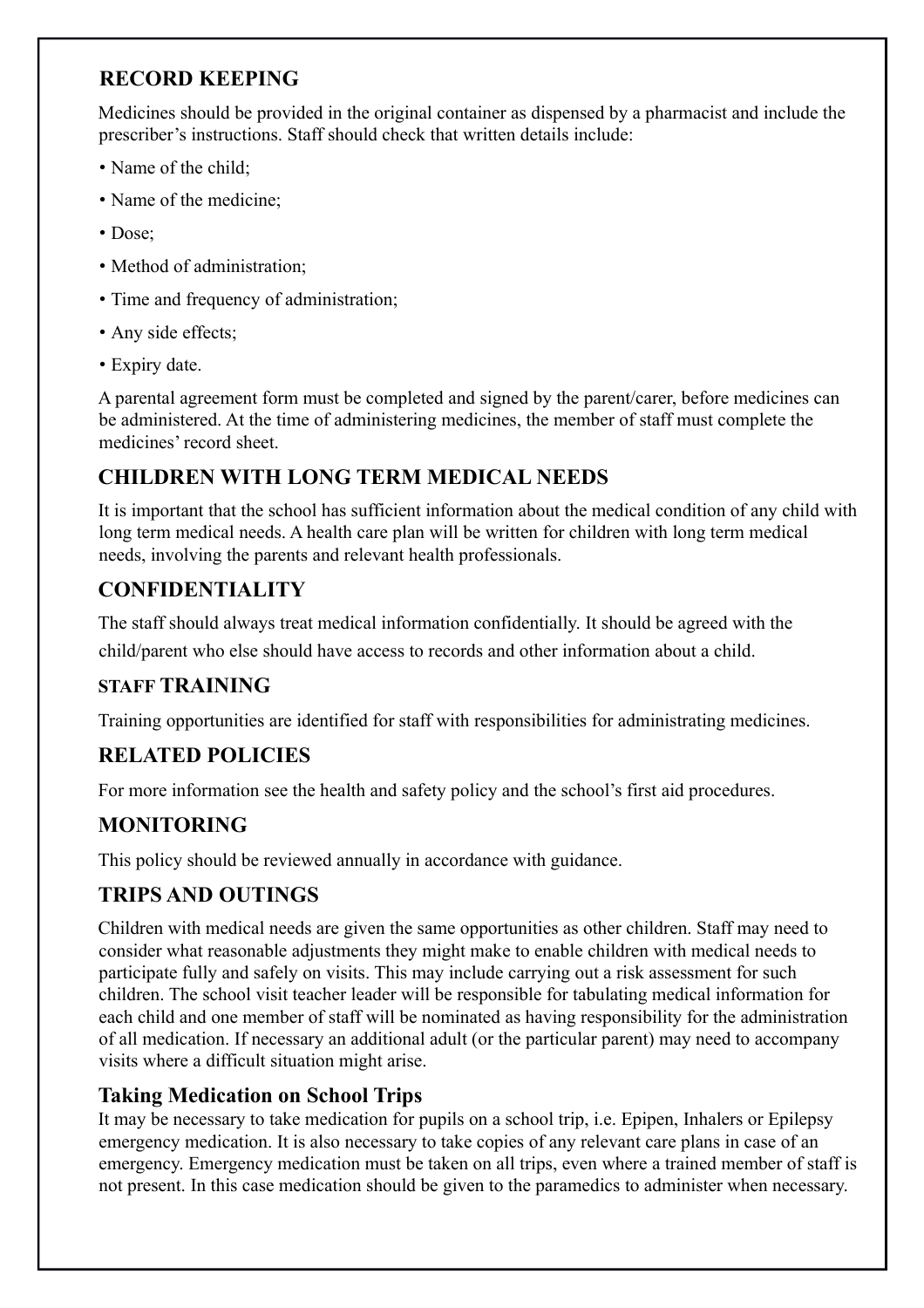# **Inhalers for Asthma**

Pupils in Key Stage 2 should assume responsibility for their own inhalers. Spare, individually named inhalers, can be kept by the class teacher but parents should complete a permission form. It is the responsibility of the parent to ensure that the inhalers are renewed and that the medication has not exceeded its expiry date. All inhalers should be collected at the end of the school year.

In the case of pupils in Foundation Stage and Key Stage 1 the school can supervise the child using the inhaler. The inhaler should be given to the class teacher and written instructions given. As before, all inhalers should be regularly renewed and collected at the end of the school year.

# **Antibiotics**

Pupils who are prescribed antibiotics can often recover very quickly and may well be fit enough to return to school, but it may also be essential that the full course of medication should be completed. In this case, the Principal / nominated teacher staff are to administer the antibiotics supplied by the parent or carer. A short term medication form should always be completed giving full instructions for administration of the medicine. It is the responsibility of the parent to ensure that the medication is collected each day and is not out of date.

# **Diabetes**

The school will monitor pupils with Diabetes in accordance with their care plan. A labelled emergency sugar box will be kept by the class teacher and will be taken on school trips. Pupils with diabetes must not be left unattended if feeling unwell, or sent to the office unaccompanied. Sharps boxes should always be used for the disposal of needles. Sharp boxes can be obtained by parents / carers from the child's GP or Paediatrician and returned to the parents/carers when full for replacement.

# **Maintenance Drugs**

A child may be on daily medication for a medical condition that requires a dose during the school day. As with all other medicines a form should be completed giving clear instructions to staff at the school. A record of all doses administered will be kept.

If it is suspected that a child who receives maintenance drugs at home has not taken or been given their medication the parents / carers will be contacted as soon as possible.

# **Unusual Medications**

In the case of unusual prescribed medicines, i.e. use of an Epi pen proper training will be provided by the Child Health service and parents will need to complete the relevant medication administration forms accepting responsibility. In cases of eczema or skin conditions it will be expected that the child will be able to use the cream/lotion on their own.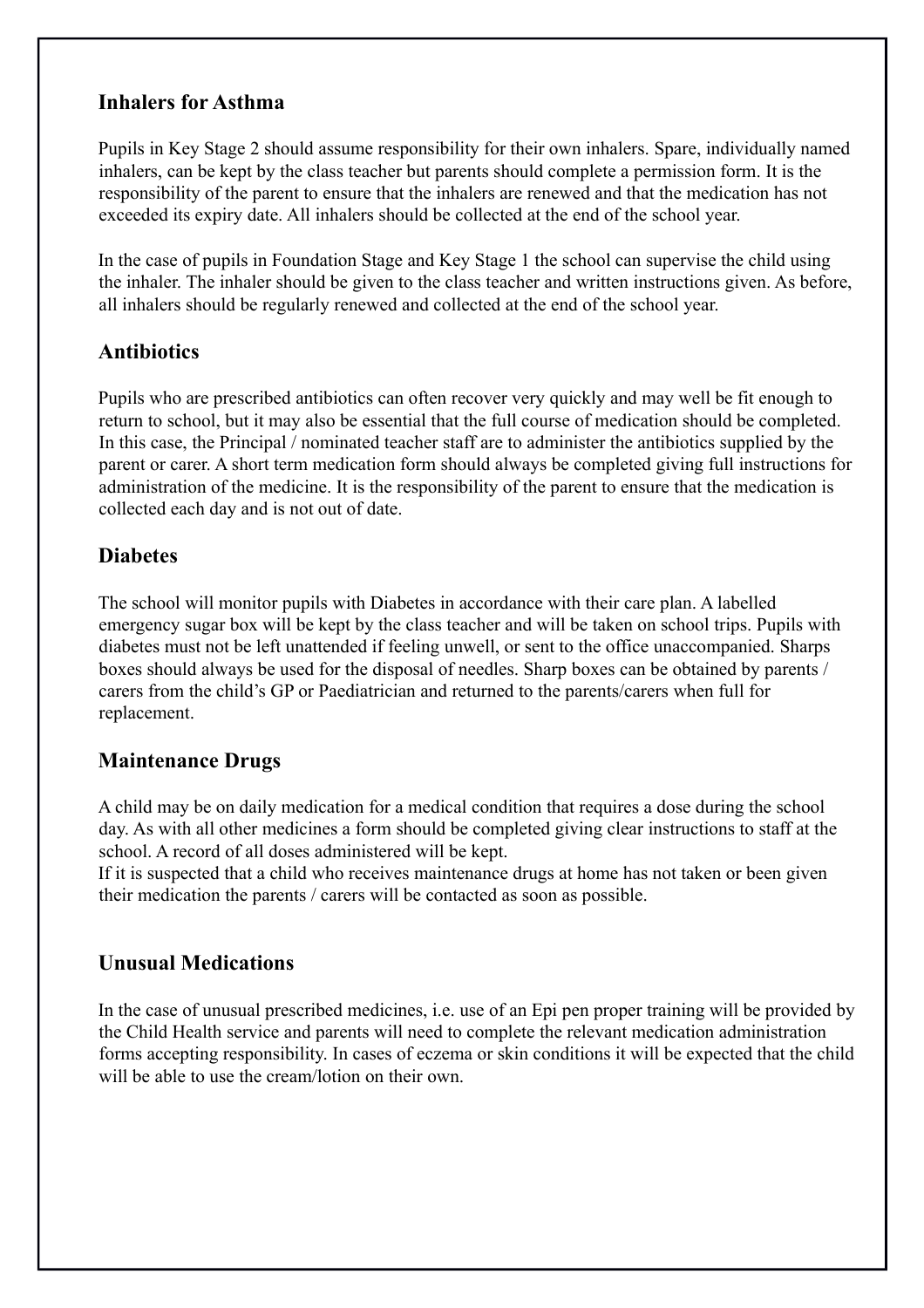# **Nut Allergies/Anaphylaxis Procedures**

Medication for the treatment of nut allergies will be kept in easily identifiable and clearly labelled folders in individual classrooms. Children and parents will be reminded frequently that our school is a nut free zone.

# **Emergency Procedures**

In the case of emergency, the school will call an ambulance and contact the parents. When conditions require immediate emergency treatment, trained staff may volunteer to administer medication or emergency procedures such as resuscitation. Staff should never take children to hospital in their own car - it is safer to call an ambulance. A member of staff should always accompany a child taken to hospital by ambulance and should stay until the parent/carer arrives.

In all cases, administration of medication and/or treatment to a pupil will be at the discretion of the Principal and Governors of the school. However, ultimate responsibility remains with the parents/carers.

# **Hygiene and Infection Control**

All staff should be familiar with normal precautions for avoiding infection and follow basic hygiene procedures. Staff should have access to protective disposable gloves and take care when dealing with blood or other bodily fluids and disposing of dressings or equipment.

#### **Storage of Medication**

All medicines should be delivered to the school office by the parent or carer and a check made to ensure relevant administration forms have been completed. In no circumstances should medicines be left in a child's possession. All medicines should be stored in accordance with product instructions (paying particular attention to temperature). Medicines will normally be kept in the school office or staffroom fridge and should not be kept in classrooms, with the exception of adrenaline pens and inhalers. All medicines must be stored in the supplied container and be clearly labelled with the name of the child; the name and dose of the medicine and the frequency of administration. All emergency medicines, such as asthma inhalers and adrenaline pens, should be readily available to children and staff and kept in an agreed placein the classroom. Children may carry their own inhalers, when appropriate.

## **Disposal of Medicines**

Staff should not dispose of medicines. Parents are responsible for ensuring that date expired medicines are returned to a pharmacy for safe disposal.